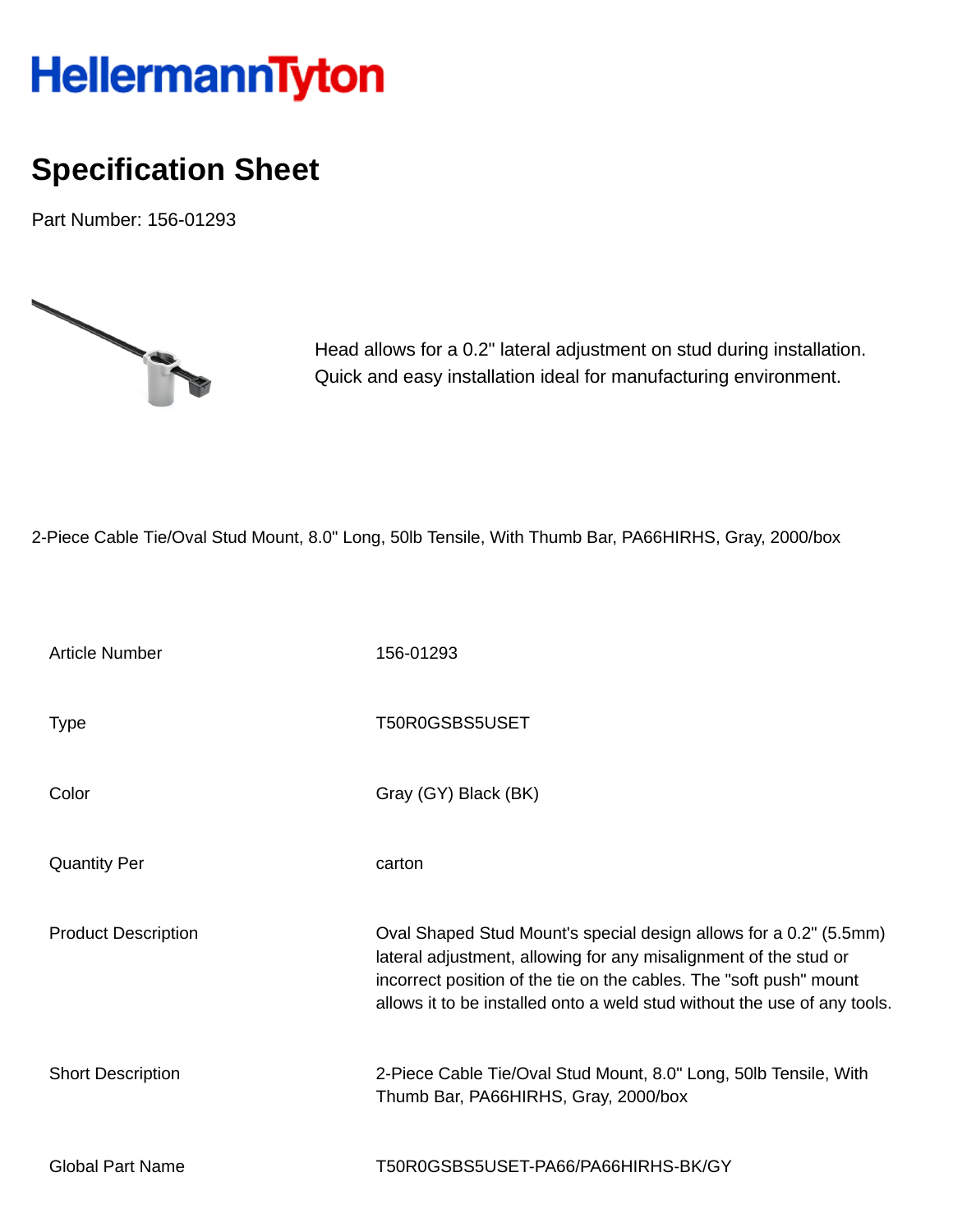| Minimum Tensile Strength (Imperial)   | 25.0                    |
|---------------------------------------|-------------------------|
| Minimum Tensile Strength (Metric)     | 110                     |
| Length L (Imperial)                   | 8.0                     |
| Length L (Metric)                     | 203.2                   |
| <b>Fixation Method</b>                | <b>Weld Stud Fixing</b> |
| <b>Identification Plate Position</b>  | none                    |
| Releasable Closure                    | No                      |
| <b>Tie Closure</b>                    | plastic pawl            |
| Width W (Imperial)                    | 0.54                    |
| <b>Bundle Diameter Min (Imperial)</b> | 0.16                    |
| <b>Bundle Diameter Min (Metric)</b>   | 4.0                     |
| <b>Bundle Diameter Max (Imperial)</b> | 1.97                    |
| <b>Bundle Diameter Max (Metric)</b>   | 50.0                    |
| Height H (Imperial)                   | 0.87                    |
| Height H (Metric)                     | 21.5                    |
| Mounting Hole Diameter D (Metric)     | M5 x 0.8 T5             |